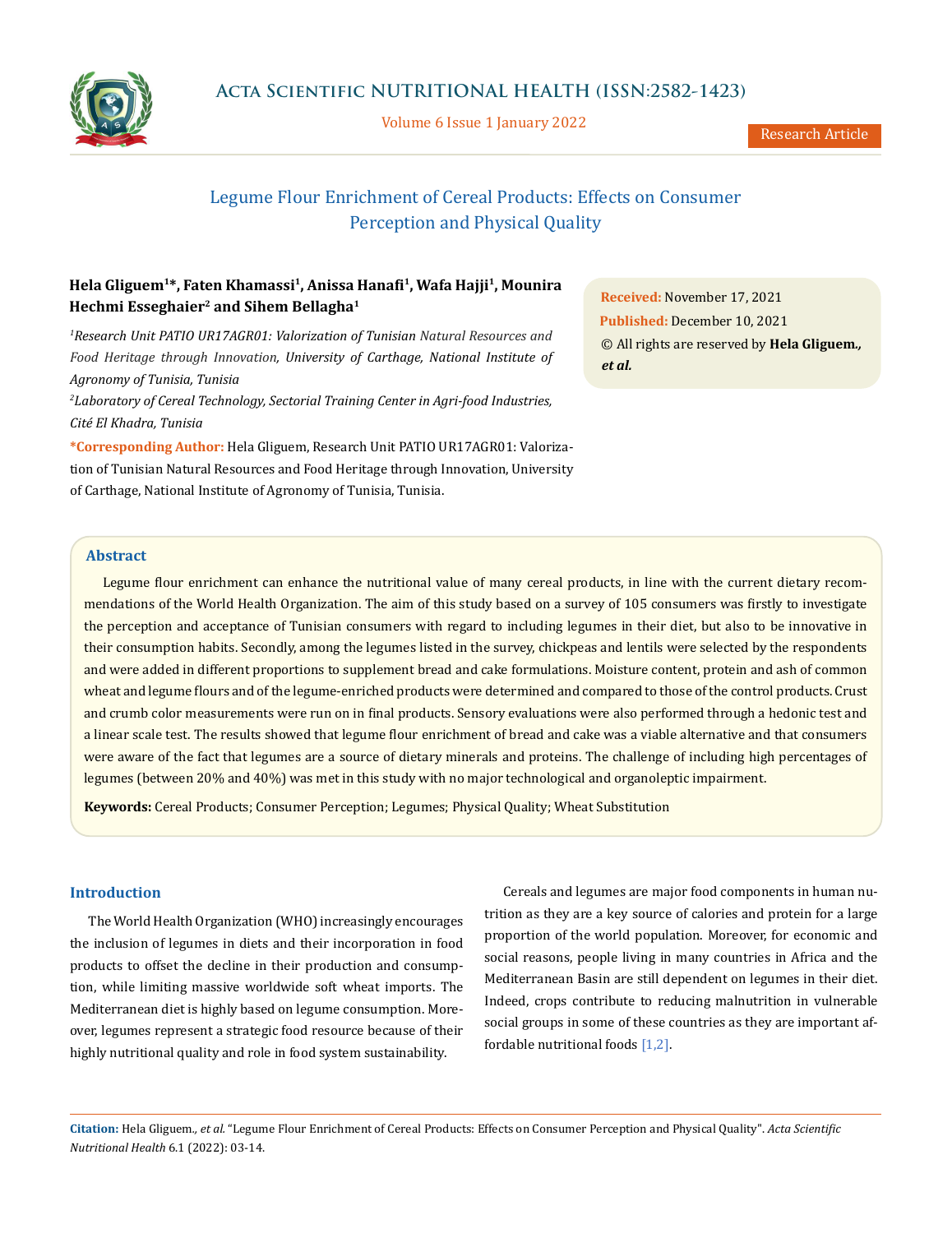Interest in vegetarian diets is currently growing. According to Dauchet and Jung (2019), epidemiological studies conducted on specific vegetarian populations, mostly including well-informed vegetarians, have revealed a reduced risk of obesity, mortality and vascular disease among vegetarians. Moreover, consumers are being encouraged to increase the proportion of plant protein in their diets to enhance food system sustainability  $[3]$ . The novel approaches adopted for this purpose generally involve the development of plant protein-rich foods that are acceptable to consumers [3] and modifying dishes and desserts to have proportionately more plant-based ingredients and fewer animal-based ingredients  $[4]$ . In this context, the increased use of legumes is also a rising trend in industrialized countries. The inclusion of legumes in the daily diet has several beneficial physiological effects in controlling and preventing obesity and various metabolic diseases such as diabetes mellitus, coronary heart disease and colon cancer [5,6]. Lately, trends toward healthy eating, functional foods development and ethnic and ethic eating all over the word, led to an important substitution of animal proteins by legumes in various food products. Composite cereal-legume foods are certainly beneficial due to the valuable nutritional and potential health benefits associated with their complementarity  $[7,8]$  but also for the beneficial effect encountered through this association in the traditional cultivation techniques. Indeed, as the protein content of legumes is twice as high as that of cereals, legumes represent an economically and environmentally sustainable protein source. They also could be a food alternative for consumers presenting with protein deficiency, which is considered to be the most common form of malnutrition in developing countries [9]. Legumes are also an excellent reservoir of dietary fiber and complex carbohydrates, with a concomitant low glycemic index  $(GI)$  [5]. Moreover, their low starch bioavailability and high resistant starch content may improve the nutritional value of many cereal products, which has been the focus of several studies on the use of wheat-legume flour blends in cakes, bread and pasta, etc. [10-21].

In addition, the dietary fiber composition of legumes is linked to therapeutic virtues, thereby promoting their daily consumption. Indeed, the effects of legume consumption on cholesterol levels, diabetes and the growth of intestinal microbiota have been highlighted and described in the literature [22].

As for Mediterranean countries, several types of legumes (e.g. chickpeas and lentils) are traditionally produced and consumed as a staple in many traditional Tunisian foods. Chickpeas and lentils are mostly consumed in several savoury dishes and preparations (soups, salads, etc.). However, they are also ground to make flours used to prepare different traditional sweets and snacks. Whether included in sweet or savoury dishes, chickpea and lentil consumption in Tunisia is related to local culinary habits. In North Africa, including Tunisia, legumes are traditionally one of the most widely cultivated vegetables. However, legume kernel production has declined drastically in several countries, especially over the last 10 years, and legumes are currently disappearing from crop rotation systems. Innovative development strategies should therefore be adopted to promote their cultivation, consumption and processing. In Mediterranean countries, cereal products such as bread, pasta or cake, are an integral part of local diets and legumes are still widely consumed. However, food products containing cereallegume blends are not yet available on the Tunisian market, as is also the case in several other countries in the Mediterranean Basin. The possibility of reintroducing legume consumption in local diets through such products should hence be assessed.

The aim of this paper was to highlight new uses of two legume kernels, i.e. chickpeas and lentils, in mixed high added value cereal products (bread and cake) to provide arguments in favour of promoting the reintroduction of legumes in local agricultural policies. This study first aimed to investigate Tunisian consumer behavior, perception and acceptance in relation to legume-enriched bread and cake consumption. Identified legumes (chickpeas and lentils) were incorporated in these cereal matrices combined with common wheat flour to formulate mixed bread and cake products. Hence, the second objective was to verify the effectiveness of several legume flour percentages used in bread and cake preparation through physical and sensorial analysis. To the best of our knowledge, no previous research studies have involved such a combined socioeconomic and technological approach to investigate the impacts of legume flour enrichment of cereal products.

#### **Materials and Methods**

#### **Materials**

Local Tunisian chickpea (*Cicer arietinum* L.) and lentil (*Lens culinaris*) kernels were provided by Tunisian farmers. Legume flours were obtained after grinding legume kernels in a modern industrial mill (LEIFHEIT, Germany) until they could pass through

**Citation:** Hela Gliguem*., et al.* "Legume Flour Enrichment of Cereal Products: Effects on Consumer Perception and Physical Quality". *Acta Scientific Nutritional Health* 6.1 (2022): 03-14.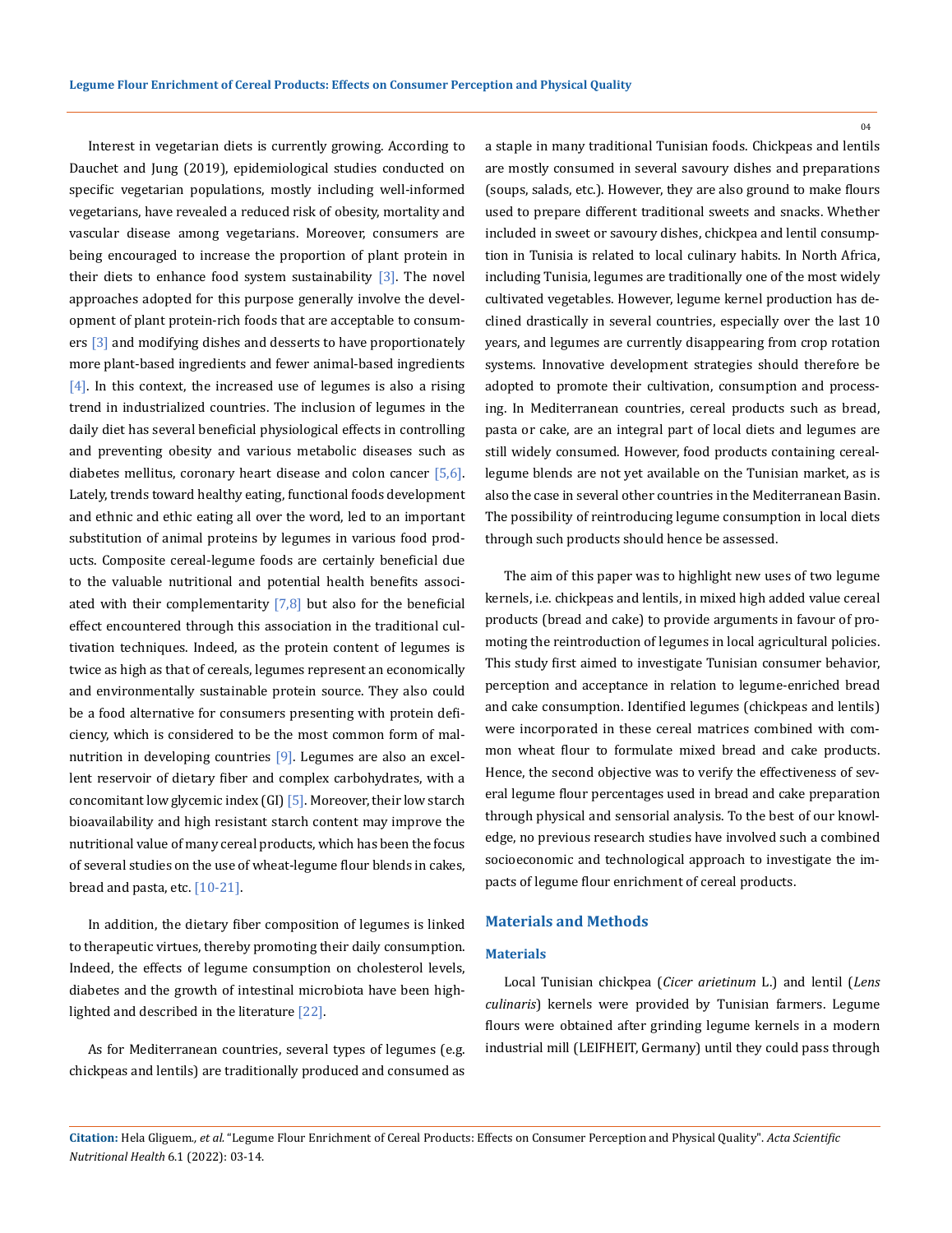a 300 µm mesh screen. Commercial wheat flours (for bread and cake making) were obtained from an industrial mill (Tunis, Tunisia). The other bread and cake making ingredients were purchased from a local supermarket (Tunis, Tunisia).

All chemical reagents used in the experimental analysis were analytical grade.

#### **Methods**

### **Consumer perception test**

The perception and acceptance of Tunisian consumers with regard to directly or indirectly consuming legumes was assessed through a pilot study based on a consumer test survey that was conducted in a large supermarket in Tunis (Tunisia). This pilot study was carried out with 105 consumers who were randomly selected. Questionnaires were used to collect consumer profile data, legume consumption profile and acceptance and buying decisions on bread and cake with legume-enriched formulations. The collected data were processed and statistically analyzed using SPSS 22.0 software.

#### **Legume flour enrichment of cereal products**

According to the assessment of the results of the consumer perception test, the formulation of cereal products enriched with legume flours was based on two different legumes: chickpeas and lentils. These legumes were included in mixed cereal matrices along with common wheat to make innovative and nutritional added value bread and cake products. Legume flours were substituted for wheat flour in bread formulations at two rates, i.e. 20 and 40%. Two other levels of legume flours (25 and 50%) were substituted for wheat flour in cake formulations. Note that these high legume flour enrichment rates were one of the challenges of this study. The product formulations are described below.

#### **Bread**

Three blends were prepared by mixing wheat flour with legume flours at the respective proportions of 100:0, 80:20 and 60:40 (wheat/chickpea or lentil flours, w/w) using a mixer (Sammic, France). The bread making formula was: 400 g flour (with 20% and 40% legume flour enrichment rates), 0.2 g bread improver (wheat gluten), 8 g dried yeast, 225 ml water and 6 g salt. All the baking steps were conducted in a bread machine (600 W, Kenwood BM230, Japan). The ambient temperature during the operations was about 22-23°C. The total kneading time was 35 min. The total fermentation period was 90 min. The baking time was 65 min. The total bread preparation time was 3 h. Each baking test was conducted in triplicate. The bread characteristics were determined after a 2 h cooling period.

#### **Cake**

Five cake formulas were tested: one control (100% wheat flour), two cake formulas with wheat flour blended with 25 and 50% chickpea flour and two cake formulas with 25 and 50% lentil flour. The basic cake formula was described in Gómez, Oliete [10]. For cake preparation, the dry ingredients (flour, sugar, powder milk, baking powder) were mixed and then the liquid ingredients (egg, water, oil) were added. The blends were mixed for 5 min at speed 6 using a mixer with a spiral blade (Sammic, France). The cake batters obtained were placed in metallic pans previously tare weighed and coated with sunflower oil and a thin layer of wheat flour. They were then baked in an electric oven for 30 min at 185°C. Each baking test was conducted in triplicate. The cake characteristics were determined after 2 h cooling.

#### **Physicochemical analysis**

The composition of legume and wheat flours was determined according to AACC [23] methods for moisture (method 44-15A), protein (method 46-13) and ash (method 08-01) assessment. All analyzed sample measurements were conducted in triplicate. The physicochemical properties of legume flour-enriched products were determined and compared to those of the control products. Moisture, protein and ash levels of the cereal products were analyzed as above.

#### **Color measurements**

The tristimulus color parameters L\* (lightness (100) to blackness (0)), a\* (redness (+ve) to greenness (-ve)) and b\* (yellowness (+ve) to blueness (-ve)) of the baked bread and cake samples were evaluated and compared to those of the control products with a colorimeter (Konica Minolta CR-410, Japan) using the space color CIE Lab system. For bread  $(n = 3)$  and cake  $(n = 5)$  samples, both the color of crust and crumb of legume flour-enriched products were measured.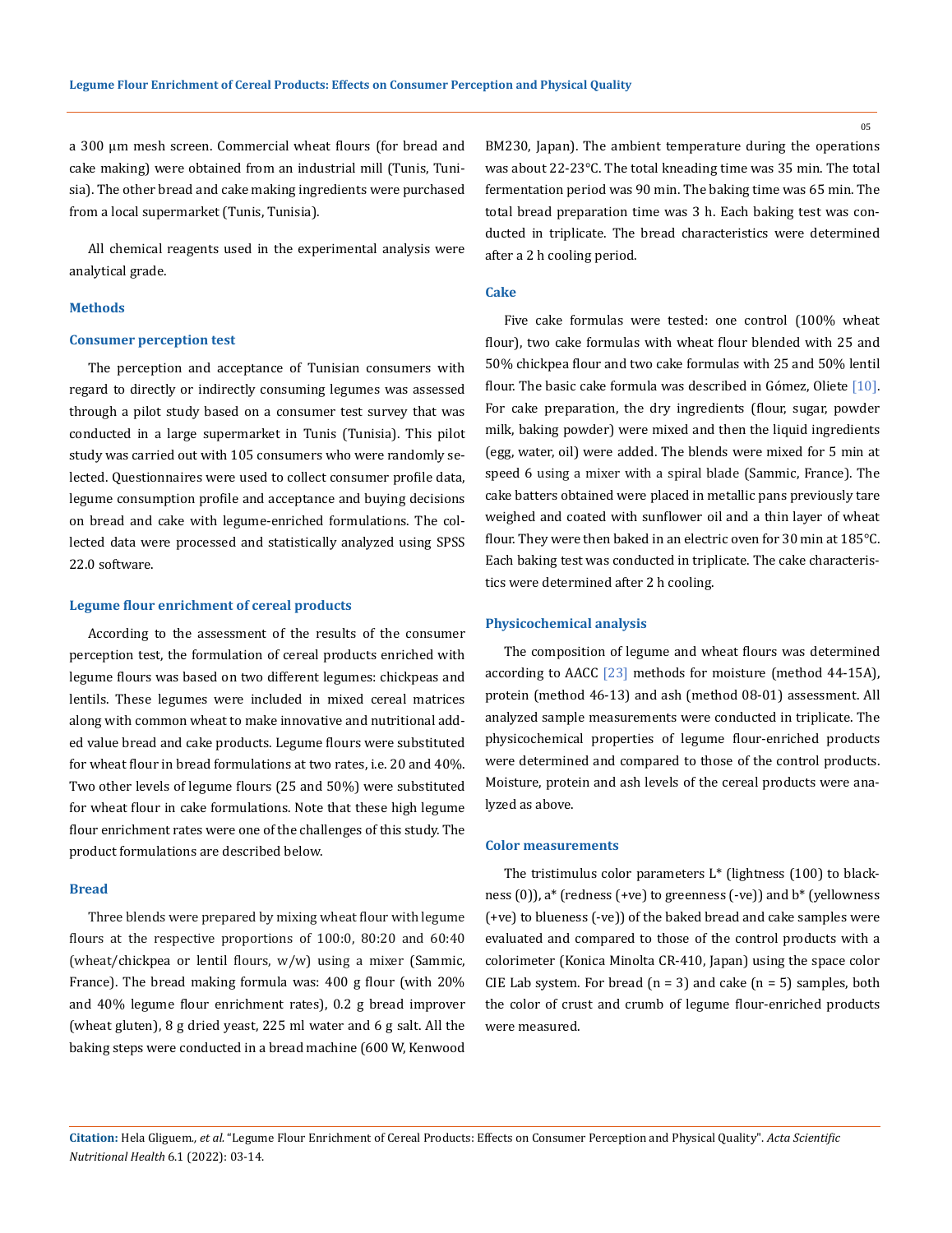#### **Sensory evaluation**

- **Hedonic test**: Forty untrained panelists (40 persons; 50%) men and 50% women) were asked about their preference and acceptability of bread and cake products [24].
- Intensity scoring test: The bread and cake sensorial characteristics were evaluated following their cooling to room temperature for 3 h. Sensory evaluation using a quantitative descriptive analysis was performed on cake by 17 trained panelists and for bread by 15 trained panelists [25]. Sensory testing was done on the bread and cake crumb. The appearance, color, odor, taste, texture and overall acceptance of bread and cake samples were scored according to a 9-point non-structured horizontal scale  $(1 =$  extremely dislike to  $9 =$ extremely like). The distance from the undesirable end of the scale was measured for each sample and the samples with a high scale were preferred.

#### **Statistical analysis**

Physicochemical analyses were conducted in triplicate and data were reported as mean  $\pm$  standard deviation (SD). An analysis of variance (ANOVA) was performed and the mean comparisons were carried out using Tukey's test at 95% confidence level. Statistical analysis was performed using the SPSS Statistics, 22.0 statistical software package.

#### **Results and Discussion**

## **Consumer perception on legume consumption and cereal products enriched with legume flours**

The questionnaire used in this study concerned both legumes and two cereal products, bread and cake, formulated or not with legume flours. The [respondents](https://context.reverso.net/traduction/anglais-francais/interviewees)' characteristics are reported in table 1. The majority of the consumers were women. Two significant age groups emerged between 21-30 years and over 55 years. More than half of the respondents had a 5-year university degree, followed by those with a 3-year university degree (35.2%). Among the respondents, 54.3% were senior executives or senior managers and a quarter of them were students.

96.2% of the consumers consumed legumes according to the profile in table 2. More than 60% of them consumed legumes [throughout the year](https://context.reverso.net/traduction/anglais-francais/throughout+the+year) and 36% of them especially during winter. This

| <b>Characteristics</b>               | Data $(\%)$ |
|--------------------------------------|-------------|
| Gender                               |             |
| Female                               | 78.1        |
| Male                                 | 21.9        |
| Age                                  |             |
| 20 or less                           | 6.7         |
| $21 - 30$                            | 36.2        |
| $31 - 40$                            | 5.7         |
| $41 - 55$                            | 20.0        |
| Over 55                              | 31.4        |
| Education                            |             |
| Middle and High school               | 6.7         |
| University degree (Bachelor's)       | 35.2        |
| University degree (Master's and PhD) | 58.1        |
| Occupation                           |             |
| Student                              | 27.6        |
| Senior executive/manager             | 54.3        |
| Government employee                  | 9.5         |
| Worker                               | 1.9         |
| Unemployed                           | 6.7         |

**Table 1:** Characteristics of the respondents.

consumption pattern could be related to the Tunisian dishes [26] typically prepared during the winter. A majority of the respondents (61%) ate legumes 2-3 times a week, especially at lunch (41%), but also at other times of the day (38%). Tunisians actually consume legumes, to almost an equal extent, in sweet or salty dishes. This high consumption rate may reflect consumer awareness of the nutritional benefits and virtues of legumes (75.2%). Finally, among the legumes listed, i.e. chickpeas, lentils, faba beans, broad beans and peas, the respondents much preferred chickpeas (73.8%) and lentils (63.1%), which are the legumes most used in traditional culinary preparations in Tunisia.

Hence, despite current changes in the dietary habits of Tunisians [27], these results are encouraging and support the enrichment of cereal products with legumes flour for daily consumption.

105 people answered the questionnaire concerning the frequency of eating standard bread and cake made only with wheat flour (Table 3). All of them consumed bread and 73.3% of them consumed it daily. However, a minority of respondents (5.8%) nev-

**Citation:** Hela Gliguem*., et al.* "Legume Flour Enrichment of Cereal Products: Effects on Consumer Perception and Physical Quality". *Acta Scientific Nutritional Health* 6.1 (2022): 03-14.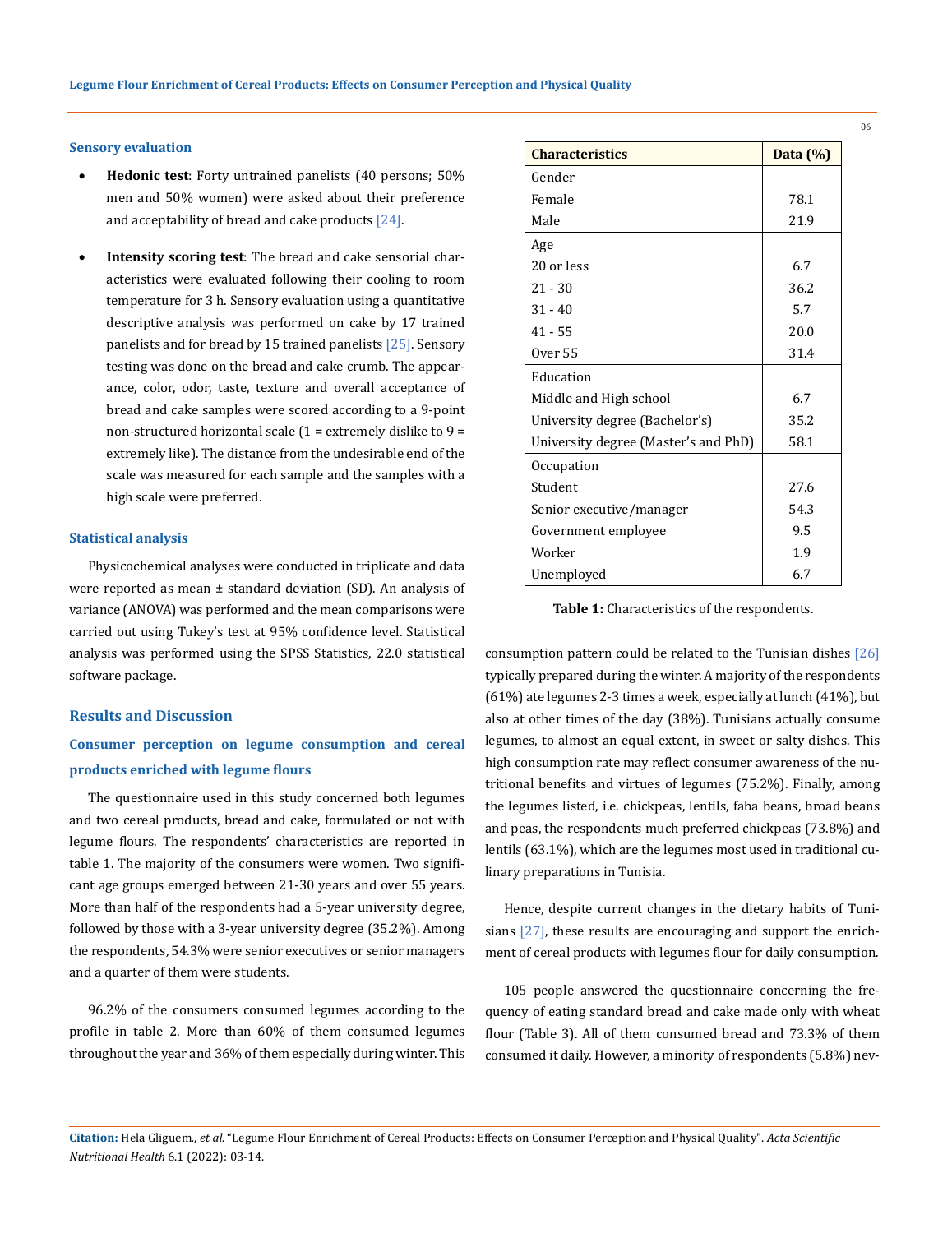| <b>Characteristics</b>               | Data $(\%)$  |
|--------------------------------------|--------------|
| Season of highest legume consumption |              |
| Winter                               | 36           |
| Summer                               | $\mathbf{1}$ |
| Always                               | 63           |
| Consumption frequency                |              |
| Every day                            | 14.3         |
| 2-3 times/week                       | 61           |
| Depends on the occasion              | 21           |
| Never                                | 3.8          |
| Time of consumption                  |              |
| Lunch                                | 41           |
| Dinner                               | 21           |
| 0ther                                | 38           |
| Consumption form                     |              |
| Sweet dishes                         | 70.7         |
| Savory dishes                        | 68.3         |
| Awareness of the benefits of legumes |              |
| <b>Yes</b>                           | 75.2         |
| N <sub>0</sub>                       | 24.8         |
| Legume preference                    |              |
| Chickpeas                            | 73.8         |
| Lentils                              | 63.1         |
| Faba beans                           | 8.7          |
| <b>Broad beans</b>                   | 39.8         |
| Peas                                 | 54.4         |

**Table 2:** Legume consumption profile.

er consumed cake while 57.7% consumed it [occasionally](https://context.reverso.net/traduction/anglais-francais/occasionally). Regarding respondents' legume flour-enriched bread and cake product acceptance and buying decisions (Table 3), most respondents accepted the idea of new bread or cake products supplemented with legume flour and agreed to buy them.

The consumer survey results showed that mixed matrices were approved by consumers (Table 3) which is encouraging in terms of the development of plant-based foods with consumer appeal. Furthermore, this process involves better understanding the trade-off between consumer preferences and health/environmental benefits [3]. Hence, the health benefits and nutritional added value of legume-enrichment of cereal formulas fully justified the second

| <b>Characteristics</b>              | Products/Data (%) |             |  |
|-------------------------------------|-------------------|-------------|--|
|                                     | <b>Bread</b>      | <b>Cake</b> |  |
| Frequency of eating standard wheat  |                   |             |  |
| products                            |                   |             |  |
| Daily                               | 73.3              | 15.4        |  |
| 2-3 times/week                      | 21                | 21.2        |  |
| Depends on the occasion             | 5.7               | 57.7        |  |
| Never                               | 0                 | 5.8         |  |
| Acceptance of legume-enriched bread |                   |             |  |
| and cake                            |                   |             |  |
| Acceptance                          | 87.5              | 68.0        |  |
| Non-acceptance                      | 12.5              | 32.0        |  |
| Decisions on buying legume-enriched |                   |             |  |
| bread and cake                      |                   |             |  |
| Buy                                 | 68.3              | 71.2        |  |
| Not sure                            | 26.9              | 26.9        |  |
| Not buy                             | 4.8               | 1.9         |  |

**Table 3:** Standard wheat bread and cake eating frequency and acceptance, and decisions on buying legume-enriched bread and cake.

part of this research. Bread and cake the two selected legumewheat blend products were assessed to determine the physicochemical composition of the raw materials and the final products. Their physical properties were also evaluated.

## **Raw material physicochemical characteristics**

The proximate compositions of the raw materials (wheat and legume flours and blends) are shown in table 4. Wheat flour had a significantly higher water content compared to legume flour (approximately + 5%). The moisture content of the blends thus decreased significantly and proportionally with the increase in the legume flour enrichment rate.

Both lentil and chickpea flour ash contents were fourfold higher than the raw wheat ash contents, i.e.  $02.69 \pm 0.01\%$ ,  $02.86 \pm 0.01\%$ 0.05% and 0.71  $\pm$  0.01%, respectively. Bojnanska, Frančáková [11] obtained similar results (2.39  $\pm$  0.04% for chickpea flour, 2.30  $\pm$ 0.20% for lentil flour and 0.57% for wheat flour). The significant increase in the raw material ash contents in the blends was expected. Depending on the wheat flour category (bread or cake flour) and the enrichment percentage, chickpea-wheat blends tended to

**Citation:** Hela Gliguem*., et al.* "Legume Flour Enrichment of Cereal Products: Effects on Consumer Perception and Physical Quality". *Acta Scientific Nutritional Health* 6.1 (2022): 03-14.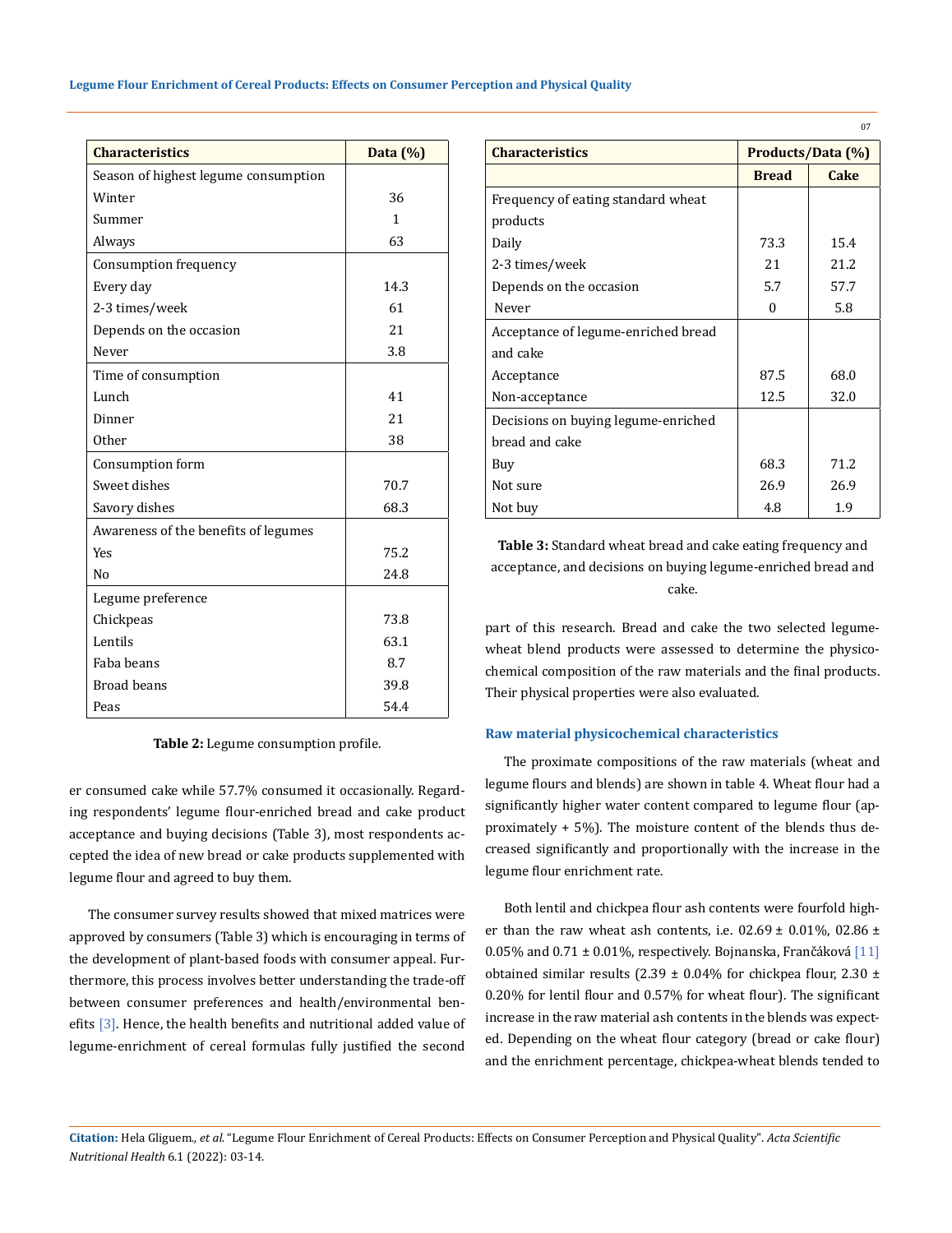have higher ash values compared to the lentil-wheat blends due to the significantly higher initial chickpea flour ash content ( $p < 0.05$ ). Ash is an indicator of the food mineral content and legumes are reported to be rich in minerals  $[28]$  essential for the human body and health.

Remarkably, legume flours had a significantly higher protein content, i.e. 24.58  $\pm$  0.25% for lentil flour and 21.17  $\pm$  0.34 for chickpea flour, compared to that of wheat flour (12.06 **± 0.05%)**. These findings were in agreement with those of [5] for lentil flour (23-32%) and chickpea flour (15.5-28.2%). Protein content increased in wheat-legume blends as legume enrichment increased. The same trends were noted by other authors with regard to the proximate composition of wheat-chickpea and wheat-lentil flour blends [10,12,29-31]. From a nutritional standpoint, both chickpeas and lentils have high interesting protein contents, as is the case for all legumes overall, while legumes are also an excellent source of peptides and phytochemicals, which are present in significant amounts  $[6]$ . According to the results in table 4, with such protein content, largely higher than in cereals, legumes represent a source of protein of comparable quality to those of animal origin while more affordable. However, nutritional and technological improvement of legume proteins is needed to modify their structure and function, as recommended by Gharibzahedi and Smith [32].

| <b>Raw materials</b>             | <b>Enrichment</b><br>level $(\%)$ | <b>Moisture con-</b><br>tent                               | Ash                         | <b>Protein</b>              |
|----------------------------------|-----------------------------------|------------------------------------------------------------|-----------------------------|-----------------------------|
| Lentil flour                     | 100                               | $10.02^{\text{A}} \pm 0.06$                                | $02.69A \pm 0.01$           | $24.58^{A} \pm 0.25$        |
| Chickpea flour                   | 100                               | $08.19^{\text{B}} \pm 0.07$<br>$02.86^{\text{B}} \pm 0.05$ |                             | $21.17^{\rm B} \pm 0.34$    |
| Bread wheat flour                | $\theta$                          | $14.40^{Ca} \pm 0.10$                                      | $0.71$ <sup>Ca</sup> ± 0.01 | $12.06^{Ca} \pm 0.05$       |
| Lentil-bread wheat flour blend   | 20                                | $14.36^a \pm 0.05$                                         | $0.97^{\rm b} \pm 0.01$     | $14.33^{b} \pm 0.06$        |
|                                  | 40                                | $12.97^{\rm b} \pm 0.06$                                   | $1.29^{\circ} \pm 0.03$     | $15.59^{\circ} \pm 0.05$    |
|                                  | 20                                | $13.67^{\circ}$ ± 0.06                                     | $1.08^d \pm 0.02$           | $13.70^{\text{d}} \pm 0.04$ |
| Chickpea-bread wheat flour blend | 40                                | $12.91b \pm 0.04$                                          | $1.31^{\circ}$ ± 0.02       | $14.63^{\circ} \pm 0.05$    |
| Cake wheat flour                 | $\mathbf{0}$                      | $14.00^{Da} \pm 0.02$                                      | $0.50^{Da} \pm 0.01$        | $09.60^{Da} \pm 0.18$       |
|                                  | 25                                | $12.53b \pm 0.09$                                          | $1.08^b \pm 0.03$           | $12.95^{\rm b}$ ± 0.15      |
| Lentil-cake wheat flour blend    | 50                                | $11.63^{\circ}$ ± 0.24                                     | $1.61^{\circ}$ ± 0.01       | $16.13^{\circ}$ ± 0.16      |
|                                  | 25                                | $12.27^{\rm b}$ ± 0.15                                     | $1.12^b \pm 0.01$           | $12.08^d \pm 0.13$          |
| Chickpea-cake wheat flour blend  | 50                                | $10.91^{\text{d}} \pm 0.01$                                | $1.73^d \pm 0.02$           | $15.09^{\circ} \pm 0.21$    |

**Table 4**: Physicochemical characteristics (g/100 g sample) of legume flours, wheat flours and blends (chickpea-wheat or lentil-wheat flour, w/w).

Means within columns followed by different capital letters (per raw material category: wheat or legume flours) and different lowercase letters (legume flour enrichment level per cereal product category) are significantly different (p ≤ 0.05).

#### **Cereal product composition**

The chemical characteristics of legume-enriched wheat products are shown in table 5. The bread moisture content decreased as the level of chickpea and lentil flour enrichment increased. This result was expected given the lower water content of legume flours compared to common wheat flour. It would be expected that mixed breads would therefore be less soft than the control one (100% wheat flour). Conversely, the water content in cake samples increased with the increasing enrichment rate. The moisture content increase in the cake formula could possibly be explained by three hypotheses: i) the high water holding capacity of proteins in mixed flours and cake samples due to their higher protein content compared to wheat flour bread; ii) the use of some ingredients that may further increase the water content of the blend, e.g. eggs and milk, and iii) the water retention and functional properties of oil, eggs, sugar and milk and thus to the simultaneous presence of hydrocol-

**Citation:** Hela Gliguem*., et al.* "Legume Flour Enrichment of Cereal Products: Effects on Consumer Perception and Physical Quality". *Acta Scientific Nutritional Health* 6.1 (2022): 03-14.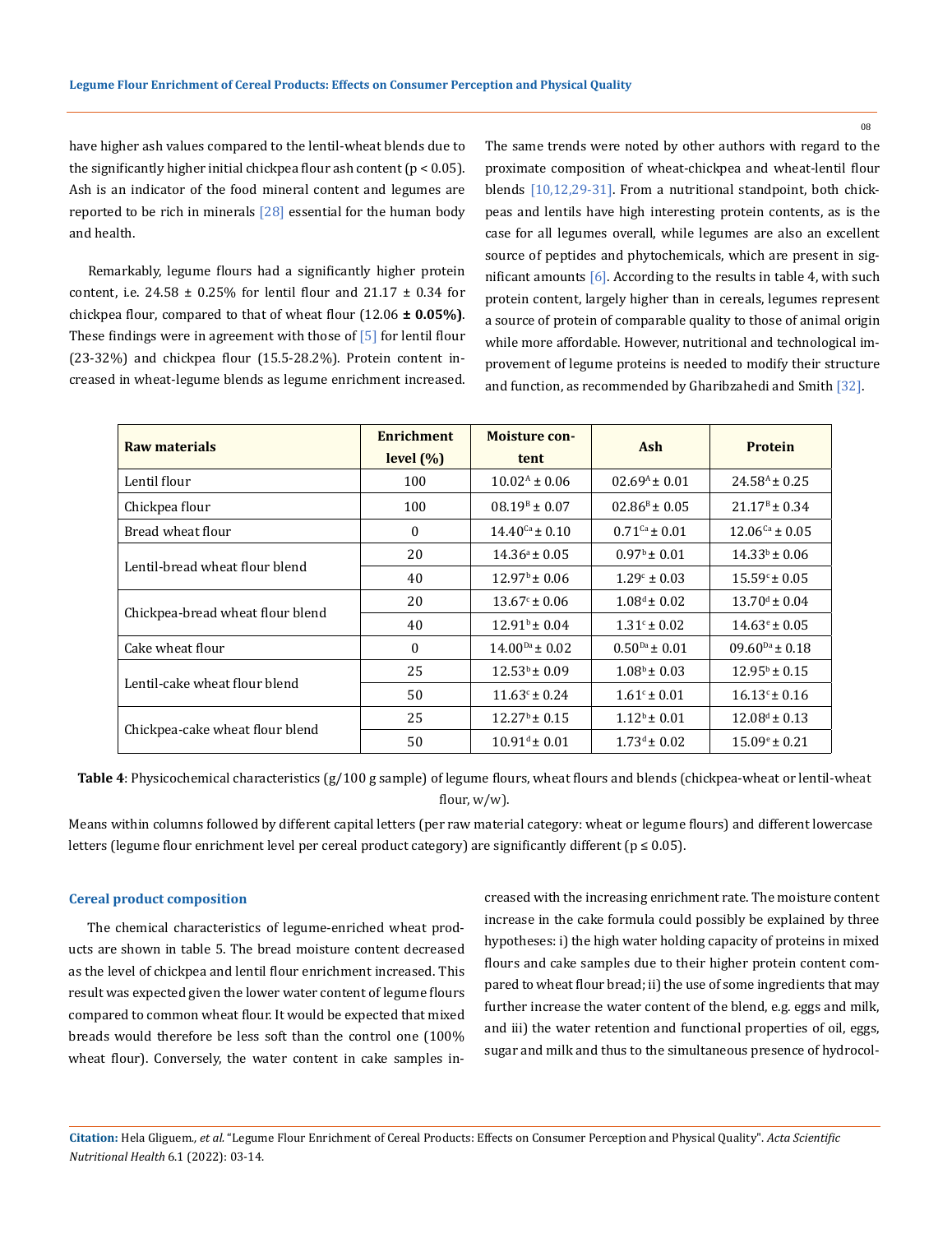loids, humectants and emulsifiers. Besides, legumes flour enrichment significantly improved the nutritional composition of the formulated cereal products (Table 5). Compared to the control, the enriched formulas boosted consumer protein and mineral intake levels (p < 0.05) as the legume flour enrichment rate increased. These results are in agreement with those of Santos, Fratelli  $[18]$ for bread. Legume-enriched bread and cake products would thus confer major health benefits for consumers. This result was expected according to the raw flour blend compositions reported in table 4. These interesting protein and ash contents could likely play a major role in improving the protein and mineral nutrition of Tunisians consuming such enriched/mixed food products. The nutritional value reflected by the bread composition could be more directly linked to the flour mixture used since no other ingredients were added as was also the case for the cake samples.

| <b>Cereal</b>  | <b>Enrichment</b> | <b>Moisture</b>      | Ash                   | <b>Protein</b>           |
|----------------|-------------------|----------------------|-----------------------|--------------------------|
| <b>Product</b> | level(%)          | content              |                       |                          |
| Bread          | 0 (control)       | $28.20^{\text{a}}$ ± | $0.99^{\rm a}$ ±      | $11.30^{\text{ a}}$ ±    |
|                |                   | 0.09                 | 0.02                  | 0.09                     |
|                | 20 (lentil)       | $27.50^{\,\rm b}$ ±  | $1.22^{\mathrm{b}}$ ± | $12.57^{\,\mathrm{b}}$ ± |
|                | 40 (lentil)       | 0.06                 | 0.03                  | 0.12                     |
|                |                   | $25.61c$ ±           | $1.38^{\rm\,c}$ $\pm$ | $14.70^{\circ}$ ±        |
|                |                   | 0.10                 | 0.01                  | 0.10                     |
|                | 20 (chickpea)     | $27.16^{d}$ ±        | $1.52$ <sup>d</sup> ± | $12.26^{\mathrm{d}}$ ±   |
|                |                   | 0.08                 | 0.04                  | 0.15                     |
|                | 40 (chickpea)     | $24.98^{\circ}$ ±    | $1.94^{\circ}$ ±      | $13.59e$ ±               |
|                |                   | 0.11                 | 0.03                  | 0.09                     |
| Cake           | 0 (control)       | $22.92^a \pm$        | $0.84^a \pm$          | $07.29^{\text{a}}$ ±     |
|                |                   | 0.14                 | 0.04                  | 0.16                     |
|                | 25 (lentil)       | $24.04^{\rm b}$ ±    | $1.27^{\rm b}$ ±      | $08.68^{\rm b}$ ±        |
|                | 50 (lentil)       | 0.13                 | 0.05                  | 0.18                     |
|                | 25 (chickpea)     | $25.09c$ ±           | $1.71^\circ$ ±        | $11.35c \pm$             |
|                | 50 (chickpea)     | 0.12                 | 0.08                  | 0.15                     |
|                |                   | $23.29^{d}$ ±        | $1.41^{\rm b}$ ±      | $08.48^{\rm b}$ ±        |
|                |                   | 0.09                 | 0.03                  | 0.12                     |
|                |                   | $23.93^{\circ}$ ±    | $1.97^{\text{ d}}$ ±  | $11.28c \pm$             |
|                |                   | 0.10                 | 0.04                  | 0.13                     |

**Table 5:** Composition of bread and cake with different percentages of legume flour supplementation in wheat flour products (g per 100 g of product).

Means within columns (legume flour enrichment level per cereal product category) followed by different letters are significantly different ( $p \leq 0.05$ ).

#### **Physical quality of cereal products**

#### **Color of cereal products**

The crumb and crust color attributes of the bread and cake samples are reported in table 6. The darkness (low L\* values) of the crust of breads supplemented with chickpea and lentil flours and the significant increase in a\* values were the most noteworthy effects of wheat flour legume enrichment. Except for the 20% chickpea-supplemented bread for which L\* value was equal to that of the control, the darker crust color of the supplemented breads could be attributed to two factors: (1) the darker initial color of chickpea and lentils flours related to their pigment contents); (2) the increase in the Maillard reaction during the baking process due to the higher protein and lysine contents in legume flours than in wheat flour [30,33-35]. In fact, chickpeas and lentils contain high levels of lysine residues that promote enzymatic or non-enzymatic browning reactions[13,30,36], as well as high amounts of phenolic compounds and flavonoids compared to white wheat flour [36].

The decrease in the L\* values was consistent with the increase in the a\* values (Table 6), which were proportional to the legume enrichment rates in the wheat-legume flour breads. In addition, this behavior was more pronounced in the crust of the lentil-enriched bread because of its protein richness compared to the chickpea-enriched bread (Table 5). The highest crust b\* values (Table 6) were recorded for chickpea-enriched breads followed by the control bread, whereas lentil-enriched breads had the lowest b\* values (p < 0.01). The marked increase in yellowness in chickpeaenriched breads may have been due to the yellow pigment of the chickpea flour used. A comparison of these results with the a\* values seemed to confirm that the yellowness hue diminished as the redness hue increased.

The bread color attribute results (Table 6) were in good agreement with those reported by Yamsaengsung, Schoenlechner [37] when studying the effects of chickpea flour supplementation on the crust color of white (and whole) wheat bread. They demonstrated that chickpea flour incorporation increased the darkness (lower L\* value) and yellowness of white bread.

The L\* and b\* color parameters of the bread crumb showed trends similar to those of the bread crust. However, crust exposure to higher temperature resulted in a darker color. Considering the

**Citation:** Hela Gliguem*., et al.* "Legume Flour Enrichment of Cereal Products: Effects on Consumer Perception and Physical Quality". *Acta Scientific Nutritional Health* 6.1 (2022): 03-14.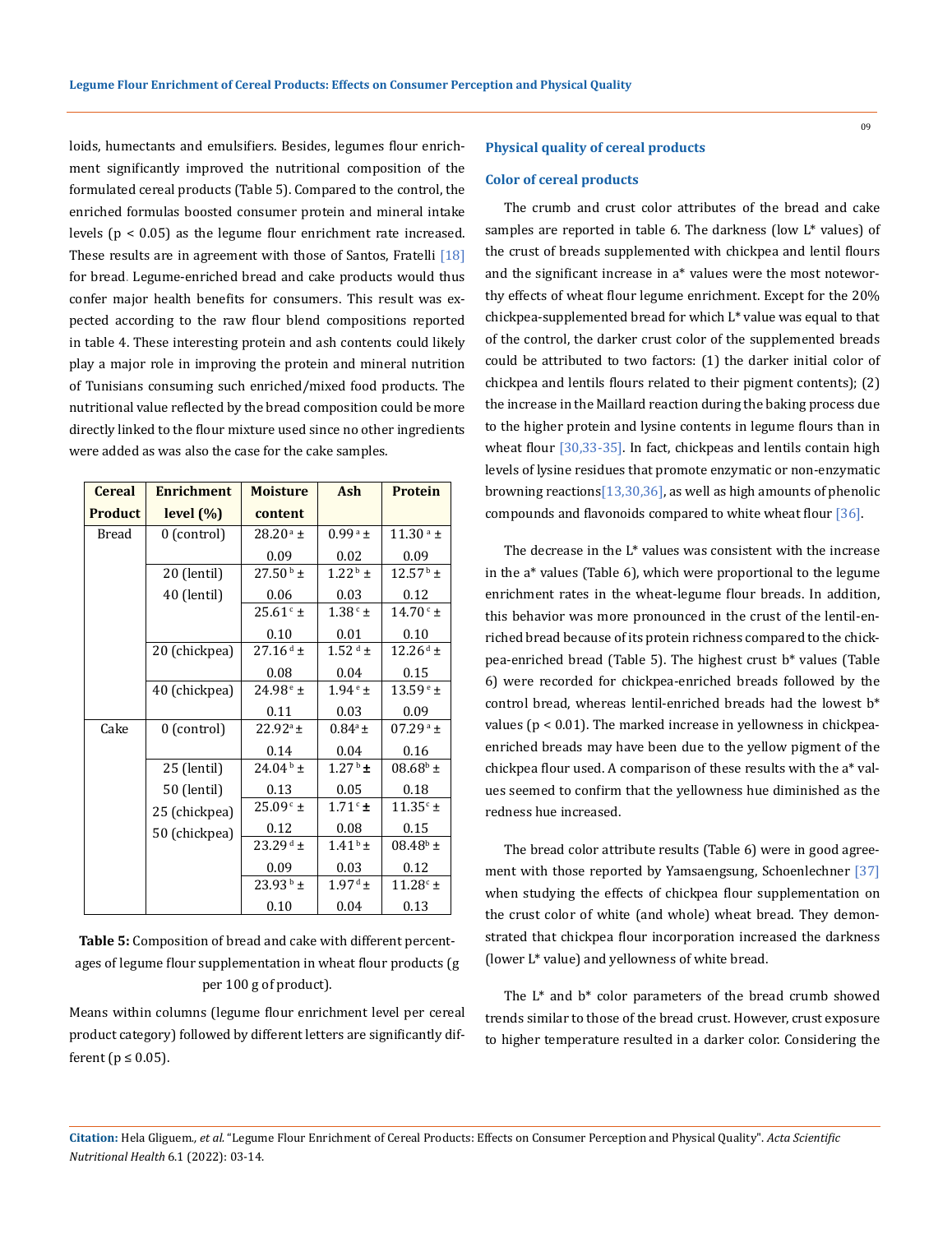quantity and kind of legume flour used, the darker bread crumb color may have been due to a third more revealing factor in the crumb, which is directly linked to the increased fiber content  $\sqrt{38}$ -40] in legume flours. In fact, since legumes and their derivate flours are rich in dietary fiber, the latter would be more concentrated in the dense crumb of the bread rather than in its crust.

The crumb a\* values of legume-enriched breads were all positive and the redness hue was greater for lentil-enriched breads than for chickpea-enriched breads. This result was expected due to the more intense brown color of the lentil flour. In contrast, the crumb a\* value of the control bread was negative, indicating the presence of some green coloration.

Color analysis of cake samples indicated the same trends as those noted for bread, except for the crust a\* and crumb b\* values. Overall, the variation in the three color parameters  $L^*$ , a\* and  $b^*$ was dependent on the enrichment rate and the kind of legume flour used. No significant difference on the cake crust a\* values (p < 0.05) was recorded between control and chickpea supplemented cakes which is not the case of those with lentil. This may be attributed to the kind of pigments in the raw materials, such as the redness in lentil flour. Moreover, higher crust a\* values were recorded for cake than for bread. This could be explained by the Maillard and sugar caramelization reactions taking place during baking, which are responsible for the final crust color [41]. These reactions were more accentuated due to the added sugar in the cake formulas. As also noted in bread, the highest cake crumb b\* values were recorded for both chickpea supplemented samples followed by the control, whose b\* value was equal to that of the 25% lentil-enriched cake. Moreover, cake was found to have a more yellowish crumb than bread.

The difference between cake and bread crumbs could be explained, according to de la Hera, Ruiz-París [12], by differences in the ingredients and in color of the control product crumb which, in the case of cake ( $b^* = 21.11$ ), was more yellowish than bread ( $b^* =$ 17.28). Finally, changes in intensity values but not in hue were recorded when comparing the bread and cake samples. These differences may have been due to several factors, including differences in the composition of both cereal products and in the process conditions.

| <b>Cereal</b>  | <b>Enrichment</b> | Crust                        |                          |                          | Crumb                       |                          |                          |
|----------------|-------------------|------------------------------|--------------------------|--------------------------|-----------------------------|--------------------------|--------------------------|
| <b>Product</b> | level $(\%)$      |                              |                          |                          |                             |                          |                          |
|                |                   | $L^*$                        | $a^*$                    | $h^*$                    | $L^*$                       | $a^*$                    | $h^*$                    |
| <b>Bread</b>   | $0$ (control)     | $61.34^{\circ} \pm 0.06$     | $1.81^a \pm 0.06$        | $29.01^{\circ} \pm 0.16$ | $68.23^{\circ} \pm 0.10$    | $-1.71^{\circ} \pm 0.03$ | $17.28^a \pm 0.16$       |
|                | 20 (lentil)       | $56.35^{\circ} \pm 0.13$     | $8.88^{\rm b} \pm 0.15$  | $23.68^{\circ} \pm 0.01$ | $56.56^{\circ} \pm 0.12$    | $1.58^b \pm 0.15$        | $14.73^b \pm 0.03$       |
|                | 40 (lentil)       | $48.67^{\circ} \pm 0.03$     | $13.41^{\circ} \pm 0.06$ | $28.69^{\circ} \pm 0.18$ | $49.15^{\circ} \pm 0.24$    | $2.42^{\circ} \pm 0.04$  | $13.74c \pm 0.09$        |
|                | 20 (chickpea)     | $61.24^a \pm 0.15$           | $6.90^{\rm d} \pm 0.06$  | $32.66^d \pm 0.03$       | $67.95^{\circ} \pm 0.14$    | $0.11^d \pm 0.08$        | $20.48^d \pm 0.23$       |
|                | 40 (chickpea)     | $56.74^{\text{d}} \pm 0.01$  | $11.70^{\circ} \pm 0.06$ | $30.81^{\circ} \pm 0.05$ | $64.75^{\text{d}} \pm 0.03$ | $1.25^{\circ} \pm 0.07$  | $23.97^{\circ} \pm 0.02$ |
| Cake           | $0$ (control)     | $53.64^a \pm 0.22$           | $12.75^{\circ} \pm 0.17$ | $30.03^{\circ} \pm 0.18$ | $78.77^{\circ} \pm 0.18$    | $-1.23^{\circ} \pm 0.08$ | $21.11^a \pm 0.19$       |
|                | $25$ (lentil)     | $45.16^{\circ} \pm 0.19$     | $15.21^{\circ} \pm 0.21$ | $25.48^b \pm 0.16$       | $65.50^{\circ} \pm 0.19$    | $1.59^{\rm b} \pm 0.04$  | $20.98^{\circ} \pm 0.19$ |
|                | 50 (lentil)       | $42.99^{\circ} \pm 0.17$     | $15.08^{\circ} \pm 0.16$ | $20.98^{\circ} \pm 0.20$ | $66.35^{\circ} \pm 0.14$    | $2.45^{\circ} \pm 0.12$  | $18.40^{\circ} \pm 0.20$ |
|                | 25 (chickpea)     | $49.49^{\text{ d}} \pm 0.23$ | $12.93^a \pm 0.19$       | $27.09^d \pm 0.16$       | $73.01^{\text{d}} \pm 0.18$ | $0.15^d \pm 0.09$        | $27.06^{\circ} \pm 0.22$ |
|                | 50 (chickpea)     | $47.82e^{\pm}0.18$           | $13.02^a \pm 0.22$       | $23.63^{\circ} \pm 0.19$ | $71.93^{\circ} \pm 0.16$    | $0.69^{\circ} \pm 0.08$  | $26.98^{\circ} \pm 0.20$ |

**Table 6:** Color values of cereal products when substituting wheat flour with legume flours**.**

Means within columns (legume flour levels per cereal product category) followed by different letters are significantly different (p ≤ 0.05).

#### **Sensory quality of cereal products**

The sensory attribute scores obtained by the intensity scoring test, for the appearance, the color, the odor, the taste, the texture, and the overall acceptability, as well as scores of the hedonic test of bread and cake samples were evaluated and the results are given in table 7. The organoleptic quality attributes of bread and cake

**Citation:** Hela Gliguem*., et al.* "Legume Flour Enrichment of Cereal Products: Effects on Consumer Perception and Physical Quality". *Acta Scientific Nutritional Health* 6.1 (2022): 03-14.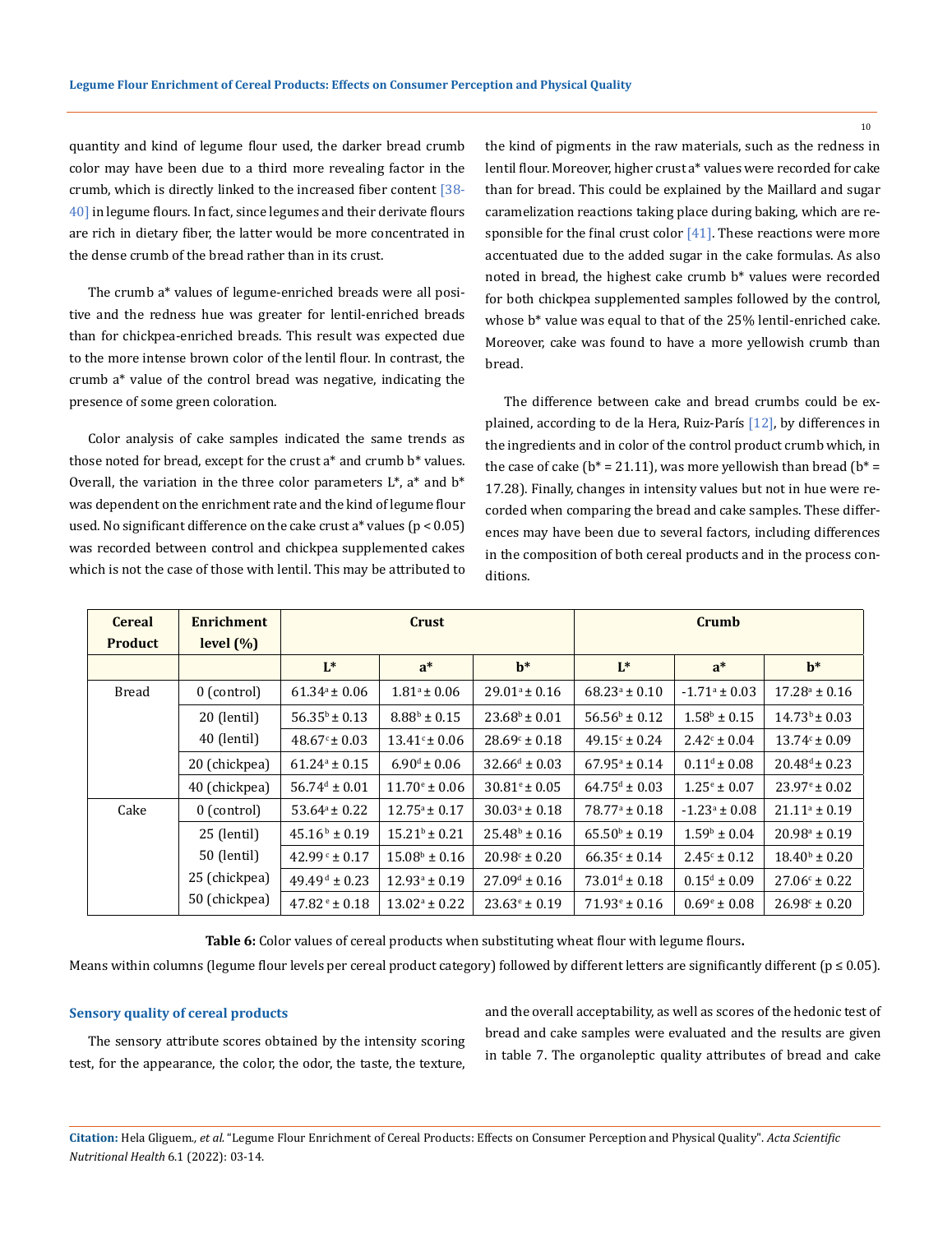products were greatly affected by the addition of chickpea and lentil flours. As shown in table 7, there was an overall improvement in the sensory judgement scores when comparing the control products and those containing legume flours and this trend was more clearcut for cake.

For bread, wheat-legume flour blends and the increase in their enrichment rates caused a significant decrease in the sensory judgement scores for the appearance, odor and taste as compared with the control. These results may be explained by the Tunisian panellists eating habits due to their predominant consumption of white bread. Meanwhile, higher color, texture and overall acceptability scores were recorded for the same supplemented breads compared to the control. Overall, consumers sought a darker crumb color because it reflected that the product was natural and authentic, with a high nutritional value. The results of the descriptive test conducted on bread were consistent with those of the hedonic test (Table 7), especially for the overall organoleptic acceptability. The supplemented breads remained acceptable to consumers and their quality levels were generally higher than those of the white bread. The highest hedonic scores were assigned to breads with 20% lentil enrichment, followed by 40% chickpea enrichment, and then 40% lentil enrichment (35, 21 and 18%, respectively). Hence, legume flour enrichment positively affected the sensory characteristics of bread despite the high enrichment levels.

Concerning cake, table 7 shows that, compared to the control, there was a significant improvement in legume-enhanced cakes with respect to all of the characteristic judgement scores (appearance, color, odor, taste and overall acceptability), except for texture which presented a slight score decrease. This may be explained by changes in the internal structure of cakes which would be caused by an increase in fiber content  $[38]$ , as well as in ash and protein contents (Tables 4 and 5), which could lead to an increase in the hardness and the compactness of the cake crumb. The intensity scoring test results were in agreement with those of the hedonic test (Table 7), and the corresponding hedonic scores of cake formulas were generally in line with the assessments of the trained panelists. Compared to the control, a major improvement in the hedonic scores of the legume-enriched cakes was recorded and the highest scores were attributed to lentil-enriched cakes, with levels of 25% and 50% and respective corresponding hedonic scores of 35% and 26%. In both cakes formulated with chickpea flour, the 50% enrichment rate significantly improved the cake acceptance, with a score of 24%, while the addition of 25% chickpea flour led to a 10% score. This could be explained by the eating habits of Tunisians who consume sweet products and traditional dishes, including cakes based on chickpea, lentil or sorghum flours. The control cake exhibited the lowest hedonic score (i.e. 5%), indicating that the sensory quality of legume-enriched cakes was better that of the current commercially available product.

| <b>Cereal Product</b> | <b>Intensity scoring test attributes</b> |                   |                   |                   |                    | <b>Hedonic test</b> |                   |                      |
|-----------------------|------------------------------------------|-------------------|-------------------|-------------------|--------------------|---------------------|-------------------|----------------------|
|                       | <b>Enrichment level</b>                  | <b>Appearance</b> | <b>Color</b>      | <b>Odor</b>       | <b>Taste</b>       | <b>Texture</b>      | <b>Overall</b>    | <b>Hedonic score</b> |
|                       | (%)                                      |                   |                   |                   |                    |                     | acceptance        |                      |
| <b>Bread</b>          | 0 (control)                              | 7.86 <sup>a</sup> | 1.65 <sup>a</sup> | 7.47 <sup>a</sup> | 8.04 <sup>a</sup>  | 1.79 <sup>a</sup>   | 3.90 <sup>a</sup> | 15%                  |
|                       | 20 (lentil)                              | 4.08 <sup>b</sup> | 5.86 <sup>b</sup> | 5.29 <sup>b</sup> | 5.47 <sup>b</sup>  | 5.72 <sup>b</sup>   | 5.88 <sup>b</sup> | 35%                  |
|                       | 40 (lentil)                              | 2.50 <sup>c</sup> | 8.94c             | 2.09 <sup>c</sup> | 2.05c              | 7.84c               | 4.72c             | 18%                  |
|                       | 20 (chickpea)                            | 2.59 <sup>c</sup> | 3.93 <sup>d</sup> | 5.36 <sup>b</sup> | 4.64 <sup>d</sup>  | 3.09 <sup>d</sup>   | 3.78 <sup>a</sup> | 11%                  |
|                       | 40 (chickpea)                            | 2.87c             | 7.88 <sup>e</sup> | 4.08 <sup>d</sup> | 3.06 <sup>e</sup>  | 7.26c               | $5.19^{bc}$       | 21%                  |
| Cake                  | $0$ (control)                            | 4.15 <sup>a</sup> | 2.38 <sup>a</sup> | 2.92 <sup>a</sup> | 2.05 <sup>a</sup>  | 5.95 <sup>a</sup>   | 4.93 <sup>a</sup> | 5%                   |
|                       | 25 (lentil)                              | 7.78 <sup>b</sup> | 7.32 <sup>b</sup> | 7.54 <sup>b</sup> | 7.37 <sup>b</sup>  | 5.81 <sup>a</sup>   | 6.90 <sup>b</sup> | 35%                  |
|                       | 50 (lentil)                              | 7.65 <sup>b</sup> | 7.66 <sup>b</sup> | 7.74 <sup>b</sup> | 8.17c              | 4.94c               | 6.46 <sup>b</sup> | 26%                  |
|                       | 25 (chickpea)                            | 6.49 <sup>c</sup> | 4.50 <sup>c</sup> | 6.03c             | 6.15 <sup>d</sup>  | 5.44 <sup>b</sup>   | 6.28 <sup>b</sup> | 10%                  |
|                       | 50 (chickpea)                            | 7.67 <sup>b</sup> | 7.10 <sup>b</sup> | 7.26 <sup>b</sup> | 7.82 <sup>bc</sup> | 5.52 <sup>b</sup>   | 6.73 <sup>b</sup> | 24%                  |

**Table 7:** Sensory attributes for intensity scoring and hedonic tests of cereal products based on legume-wheat flour blends. Means within columns (legume flour levels per cereal product category) followed by different letters are significantly different  $(p \le 0.05)$ .

**Citation:** Hela Gliguem*., et al.* "Legume Flour Enrichment of Cereal Products: Effects on Consumer Perception and Physical Quality". *Acta Scientific Nutritional Health* 6.1 (2022): 03-14.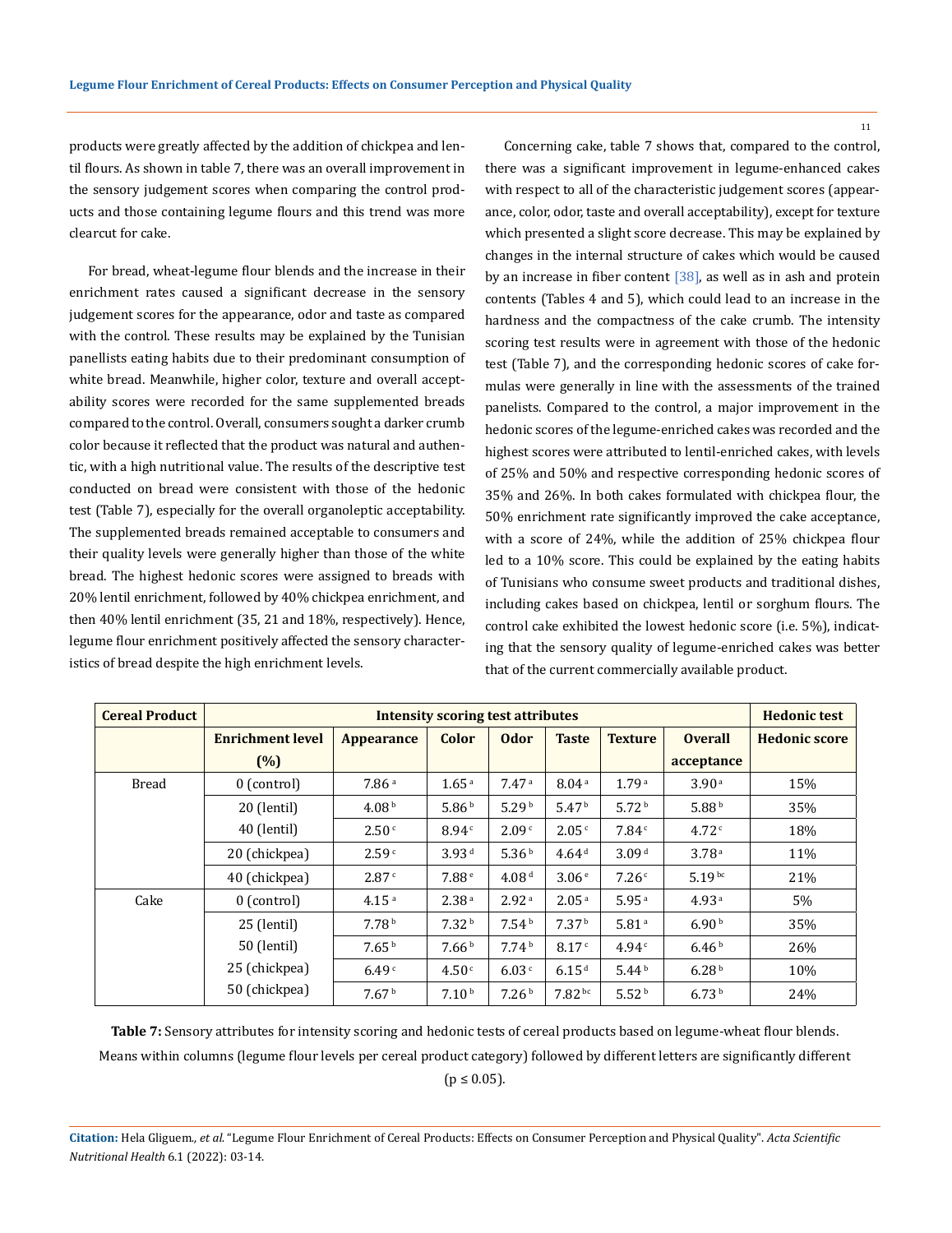#### **Conclusion**

This pilot study revealed that legumes are still consumed in Tunisia which is one of the Mediterranean countries. It also highlighted that composite wheat-legume products such as bread and cake enriched with chickpea or lentil flours were accepted by Tunisian respondents. Most of the respondents claimed that they would accept and buy these products. The supplemented mixed products enhanced both basic nutritional and physical properties of the final products. The sensorial analysis results revealed that legume flour enrichment of bread and cake formulas improved the organoleptic quality characteristics of these cereal enriched products when compared with the standard wheat products. This was confirmed by the highest hedonic scores obtained for the supplemented formulas compared to the controls. These results were very promising as they constitute a key factor in the consumer's buying decision of enriched wheat products and give an alternative to excessive uses of wheat flour in bakery making process.

## **Acknowledgements**

The authors thank the Institution of Agricultural Research and Higher Education for its contribution to the funding of this study.

### **Conflict of interest**

The authors declare that they have no known competing financial interests or personal relationships that could have appeared to influence the work reported in this paper.

## **Bibliography**

- 1. Otieno M., *et al*[. "Enhancing legume crop pollination and natu](https://www.sciencedirect.com/science/article/abs/pii/S2211912420300481)[ral pest regulation for improved food security in changing Af](https://www.sciencedirect.com/science/article/abs/pii/S2211912420300481)rican landscapes". *[Global Food Security](https://www.sciencedirect.com/science/article/abs/pii/S2211912420300481)* 26 (2020): 100394.
- 2. Akissoé L., *et al*[. "Impact of traditional processing on proxi](https://www.sciencedirect.com/science/article/abs/pii/S0889157520314587)[mate composition, folate, mineral, phytate, and alpha-galacto](https://www.sciencedirect.com/science/article/abs/pii/S0889157520314587)[oligosaccharide contents of two West African cowpea \(Vigna](https://www.sciencedirect.com/science/article/abs/pii/S0889157520314587)  [unguiculata L. Walp\) based doughnuts".](https://www.sciencedirect.com/science/article/abs/pii/S0889157520314587) *Journal of Food Com[position and Analysis](https://www.sciencedirect.com/science/article/abs/pii/S0889157520314587)* 96 (2021): 103753.
- 3. Saint-Eve A., *et al*[. "Consumer preferences for new fermented](https://www.sciencedirect.com/science/article/pii/S0950329320303864)  [food products that mix animal and plant protein sources".](https://www.sciencedirect.com/science/article/pii/S0950329320303864) *Food [Quality and Preference](https://www.sciencedirect.com/science/article/pii/S0950329320303864)* (2020): 104117.
- 4. Spencer M., *et al*[. "Consumer acceptance of plant-forward reci](https://www.researchgate.net/publication/346784791_Consumer_acceptance_of_plant-forward_recipes_in_a_natural_consumption_setting)[pes in a natural consumption setting".](https://www.researchgate.net/publication/346784791_Consumer_acceptance_of_plant-forward_recipes_in_a_natural_consumption_setting) *Food Quality and Preference* [88 \(2021\): 104080.](https://www.researchgate.net/publication/346784791_Consumer_acceptance_of_plant-forward_recipes_in_a_natural_consumption_setting)
- 5. [Kumar S and G Pandey. "Biofortification of pulses and legumes](https://www.sciencedirect.com/science/article/pii/S2405844020305272)  [to enhance nutrition".](https://www.sciencedirect.com/science/article/pii/S2405844020305272) *Heliyon* 6.3 (2020): e03682.
- 6. Moreno-Valdespino CA., *et al*[. "Bioactive proteins and phyto](https://www.sciencedirect.com/science/article/abs/pii/S0963996919307914)[chemicals from legumes: Mechanisms of action preventing](https://www.sciencedirect.com/science/article/abs/pii/S0963996919307914)  obesity and type-2 diabetes". *[Food Research International](https://www.sciencedirect.com/science/article/abs/pii/S0963996919307914)* 130 [\(2020\): 108905.](https://www.sciencedirect.com/science/article/abs/pii/S0963996919307914)
- 7. [Angioloni A and C Collar. "High legume-wheat matrices: an al](https://link.springer.com/article/10.1007/s00217-011-1637-z)[ternative to promote bread nutritional value meeting dough](https://link.springer.com/article/10.1007/s00217-011-1637-z)  viscoelastic restrictions". *[European Food Research and](https://link.springer.com/article/10.1007/s00217-011-1637-z) Technology* [234.2 \(2012\): 273-284.](https://link.springer.com/article/10.1007/s00217-011-1637-z)
- 8. [Jarpa-Parra M. "Lentil protein: a review of functional proper](https://ifst.onlinelibrary.wiley.com/doi/full/10.1111/ijfs.13685)[ties and food application. An overview of lentil protein func](https://ifst.onlinelibrary.wiley.com/doi/full/10.1111/ijfs.13685)tionality". *[International Journal of Food Science and Technology](https://ifst.onlinelibrary.wiley.com/doi/full/10.1111/ijfs.13685)* [53.4 \(2018\): 892-903.](https://ifst.onlinelibrary.wiley.com/doi/full/10.1111/ijfs.13685)
- 9. Pelletier D.L., *et al*[. "The effects of malnutrition on child mor](https://pubmed.ncbi.nlm.nih.gov/7554015/)tality in developing countries". *[Bulletin of the World Health Or](https://pubmed.ncbi.nlm.nih.gov/7554015/)ganization* [73.4 \(1995\): 443-448.](https://pubmed.ncbi.nlm.nih.gov/7554015/)
- 10. Gómez M., *et al*[. "Studies on cake quality made of wheat–chick](https://www.sciencedirect.com/science/article/pii/S0023643807003805)pea flour blends". *LWT - Food [Science and Technology](https://www.sciencedirect.com/science/article/pii/S0023643807003805)* 41.9 [\(2008\): 1701-1709.](https://www.sciencedirect.com/science/article/pii/S0023643807003805)
- 11. Bojnanska T., *et al*[. "Legumes-The alternative raw materials for](https://www.researchgate.net/publication/266886484_Legumes-The_alternative_raw_materials_for_bread_production)  bread production". *Journal of [Microbiology Biotechnology and](https://www.researchgate.net/publication/266886484_Legumes-The_alternative_raw_materials_for_bread_production)  [Food Sciences](https://www.researchgate.net/publication/266886484_Legumes-The_alternative_raw_materials_for_bread_production)* (2012): 1.
- 12. de la Hera E., *et al*[. "Studies of the quality of cakes made with](https://www.sciencedirect.com/science/article/abs/pii/S0023643812002265)  [wheat-lentil composite flours".](https://www.sciencedirect.com/science/article/abs/pii/S0023643812002265) *LWT* 49.1 (2012): 48-54.
- 13. Rizzello CG., *et al*[. "Use of sourdough fermentation and mix](https://pubmed.ncbi.nlm.nih.gov/24794619/)[ture of wheat, chickpea, lentil and bean flours for enhancing](https://pubmed.ncbi.nlm.nih.gov/24794619/)  [the nutritional, texture and sensory characteristics of white](https://pubmed.ncbi.nlm.nih.gov/24794619/)  bread". *[International Journal of Food Microbiology](https://pubmed.ncbi.nlm.nih.gov/24794619/)* 180 (2014): [78-87.](https://pubmed.ncbi.nlm.nih.gov/24794619/)
- 14. [Wójtowicz A and L Mościcki. "Influence of legume type and](https://www.sciencedirect.com/science/article/abs/pii/S0023643814003636)  [addition level on quality characteristics, texture and micro](https://www.sciencedirect.com/science/article/abs/pii/S0023643814003636)[structure of enriched precooked pasta".](https://www.sciencedirect.com/science/article/abs/pii/S0023643814003636) *LWT - Food Science and Technology* [59.2-1 \(2014\): 1175-1185.](https://www.sciencedirect.com/science/article/abs/pii/S0023643814003636)
- 15. Tazrart K., *et al*[. "Nutrient composition and](https://www.researchgate.net/publication/290510337_Nutrient_composition_and_in_vitro_digestibility_of_fresh_pasta_enriched_with_Vicia_faba) *in vitro* digest[ibility of fresh pasta enriched with Vicia faba".](https://www.researchgate.net/publication/290510337_Nutrient_composition_and_in_vitro_digestibility_of_fresh_pasta_enriched_with_Vicia_faba) *Journal of Food [Composition and Analysis](https://www.researchgate.net/publication/290510337_Nutrient_composition_and_in_vitro_digestibility_of_fresh_pasta_enriched_with_Vicia_faba)* 47 (2016): 8-15.

**Citation:** Hela Gliguem*., et al.* "Legume Flour Enrichment of Cereal Products: Effects on Consumer Perception and Physical Quality". *Acta Scientific Nutritional Health* 6.1 (2022): 03-14.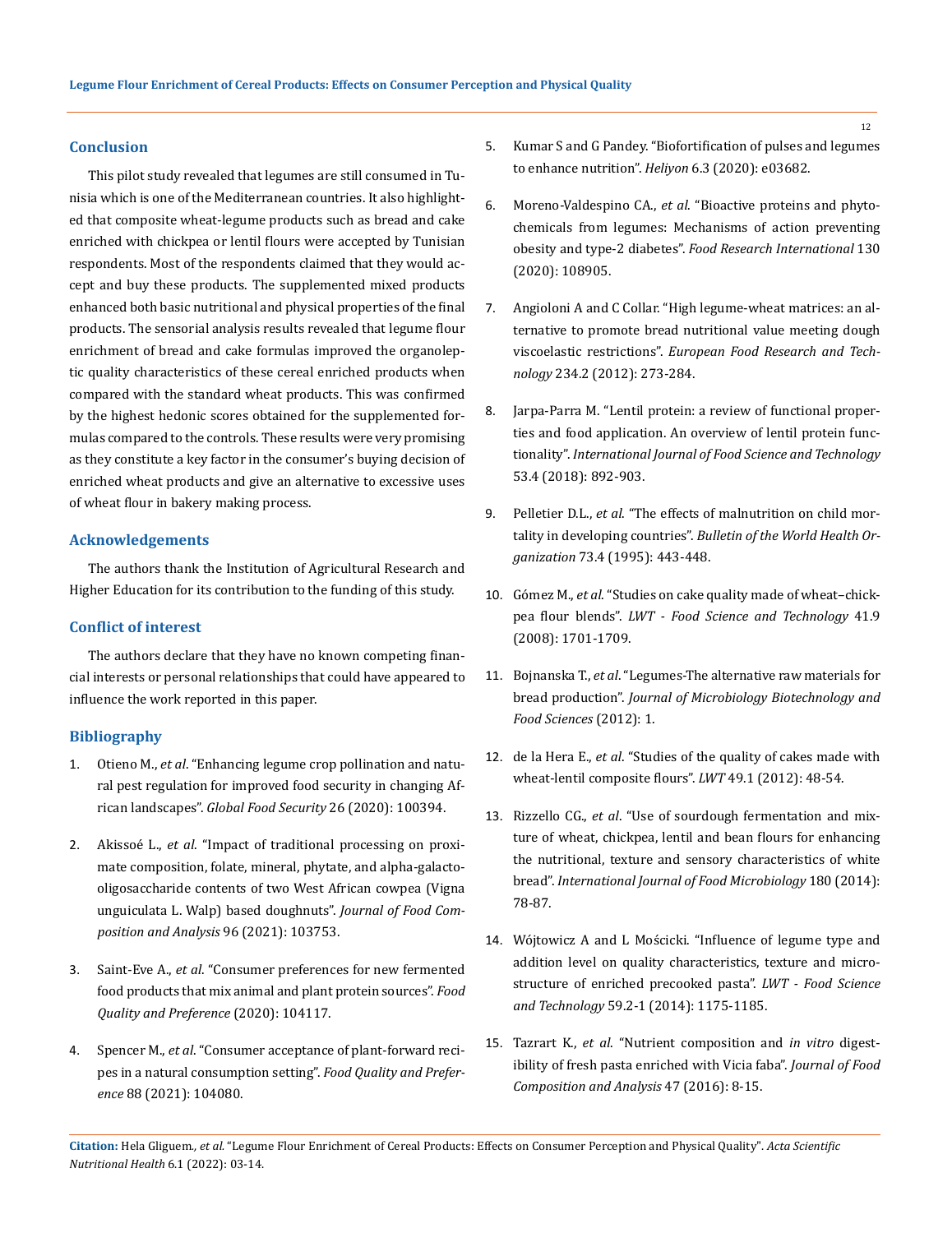- 16. Bajka BH., *et al*[. "The impact of replacing wheat flour with](https://www.sciencedirect.com/science/article/pii/S0268005X20329398)  [cellular legume powder on starch bioaccessibility, glycaemic](https://www.sciencedirect.com/science/article/pii/S0268005X20329398)  [response and bread roll quality: A double-blind randomised](https://www.sciencedirect.com/science/article/pii/S0268005X20329398)  [controlled trial in healthy participants".](https://www.sciencedirect.com/science/article/pii/S0268005X20329398) *Food Hydrocolloids* [114 \(2021\): 106565.](https://www.sciencedirect.com/science/article/pii/S0268005X20329398)
- 17. Laleg K., *et al*[. "Structural, Culinary, Nutritional and Anti-Nutri](https://pubmed.ncbi.nlm.nih.gov/27603917/)[tional Properties of High Protein, Gluten Free, 100% Legume](https://pubmed.ncbi.nlm.nih.gov/27603917/)  Pasta". *PLOS ONE* [11.9 \(2016\): e0160721.](https://pubmed.ncbi.nlm.nih.gov/27603917/)
- 18. Santos FG., *et al*[. "Mixture Design Applied to the Development](https://pubmed.ncbi.nlm.nih.gov/29210449/)  [of Chickpea-Based Gluten-Free Bread with Attractive Techno](https://pubmed.ncbi.nlm.nih.gov/29210449/)[logical, Sensory, and Nutritional Quality".](https://pubmed.ncbi.nlm.nih.gov/29210449/) *Journal of Food Science* [83.1 \(2018\): 188-197.](https://pubmed.ncbi.nlm.nih.gov/29210449/)
- 19. Chinma CE., *et al*[. "Evaluation of fermented African yam bean](https://ift.onlinelibrary.wiley.com/doi/abs/10.1111/1750-3841.15527)  [flour composition and influence of substitution levels on prop](https://ift.onlinelibrary.wiley.com/doi/abs/10.1111/1750-3841.15527)erties of wheat bread". *[Journal of Food Science](https://ift.onlinelibrary.wiley.com/doi/abs/10.1111/1750-3841.15527)* 85.12 (2020): [4281-4289.](https://ift.onlinelibrary.wiley.com/doi/abs/10.1111/1750-3841.15527)
- 20. Hoehnel A., *et al*[. "Combining high-protein ingredients from](https://onlinelibrary.wiley.com/doi/10.1002/jsfa.10994)  [pseudocereals and legumes for the development of fresh high](https://onlinelibrary.wiley.com/doi/10.1002/jsfa.10994)[protein hybrid pasta: maintained technological quality and ad](https://onlinelibrary.wiley.com/doi/10.1002/jsfa.10994)equate sensory attributes". *[Journal of the Science of Food and](https://onlinelibrary.wiley.com/doi/10.1002/jsfa.10994)  [Agriculture](https://onlinelibrary.wiley.com/doi/10.1002/jsfa.10994)* (2020).
- 21. Laleg K., *et al*[. "Processing a 100% legume pasta in a classi](https://ift.onlinelibrary.wiley.com/doi/full/10.1111/1750-3841.15604)[cal extruder without agglomeration during mixing".](https://ift.onlinelibrary.wiley.com/doi/full/10.1111/1750-3841.15604) *Journal of Food Science* [86.3 \(2021\): 724-729.](https://ift.onlinelibrary.wiley.com/doi/full/10.1111/1750-3841.15604)
- 22. Polak R., *et al*[. "Legumes: Health Benefits and Culinary Ap](https://www.ncbi.nlm.nih.gov/pmc/articles/PMC4608274/)[proaches to Increase Intake".](https://www.ncbi.nlm.nih.gov/pmc/articles/PMC4608274/) *Clinical Diabetes* 33.4 (2015): [198-205.](https://www.ncbi.nlm.nih.gov/pmc/articles/PMC4608274/)
- 23. ["AACC, Approved methods of the American Association of Ce](https://www.scirp.org/(S(351jmbntvnsjt1aadkposzje))/reference/ReferencesPapers.aspx?ReferenceID=181689)[real Chemists, method \(10th edition\)" \(2000\): 10-91.](https://www.scirp.org/(S(351jmbntvnsjt1aadkposzje))/reference/ReferencesPapers.aspx?ReferenceID=181689)
- 24. Watts BM., *et al*[. "Méthodes de base pour l'évaluation sensori](https://idl-bnc-idrc.dspacedirect.org/bitstream/handle/10625/3774/IDL-3774.pdf?sequence=1)[elle des aliments". CRDI, Ottawa, ON, CA \(1991\).](https://idl-bnc-idrc.dspacedirect.org/bitstream/handle/10625/3774/IDL-3774.pdf?sequence=1)
- 25. Strigler F., *et al*[. "Evaluation Sensorielle, manuel mé](https://complements.lavoisier.net/9782743015565_evaluation-sensorielle-manuel-methodologique-3-ed-collection-sciences-et-techniques-agroalimentaire_Sommaire.pdf)[thodologique". in 3ème édition, chapitre Les épreuves](https://complements.lavoisier.net/9782743015565_evaluation-sensorielle-manuel-methodologique-3-ed-collection-sciences-et-techniques-agroalimentaire_Sommaire.pdf) discrim[inatives et descriptives, Lavoisier, Editor. Collection sciences et](https://complements.lavoisier.net/9782743015565_evaluation-sensorielle-manuel-methodologique-3-ed-collection-sciences-et-techniques-agroalimentaire_Sommaire.pdf)  [techniques \(2009\).](https://complements.lavoisier.net/9782743015565_evaluation-sensorielle-manuel-methodologique-3-ed-collection-sciences-et-techniques-agroalimentaire_Sommaire.pdf)
- 26. Njoumi S., *et al*[. "Soaking and cooking modify the alpha-galac](https://pubmed.ncbi.nlm.nih.gov/30614326/)[to-oligosaccharide and dietary fibre content in five Mediter](https://pubmed.ncbi.nlm.nih.gov/30614326/)ranean legumes". *[International Journal of Food Sciences and](https://pubmed.ncbi.nlm.nih.gov/30614326/) Nutrition* [70.5 \(2019\): 551-561.](https://pubmed.ncbi.nlm.nih.gov/30614326/)
- 27. Perignon M., *et al*[. "How to meet nutritional recommendations](https://www.sciencedirect.com/science/article/pii/S2211912419300343) [and reduce diet environmental impact in the Mediterranean](https://www.sciencedirect.com/science/article/pii/S2211912419300343) [region? An optimization study to identify more sustainable di](https://www.sciencedirect.com/science/article/pii/S2211912419300343)ets in Tunisia". *[Global Food Security](https://www.sciencedirect.com/science/article/pii/S2211912419300343)* 23 (2019): 227-235.
- 28. Ramírez-Ojeda., *et al*[. "Mineral and trace element content in](https://www.sciencedirect.com/science/article/abs/pii/S0889157518305349) [legumes \(lentils, chickpeas and beans\): Bioaccesibility and](https://www.sciencedirect.com/science/article/abs/pii/S0889157518305349) [probabilistic assessment of the dietary intake".](https://www.sciencedirect.com/science/article/abs/pii/S0889157518305349) *Journal of Food [Composition and Analysis](https://www.sciencedirect.com/science/article/abs/pii/S0889157518305349)* 73 (2018): 17-28.
- 29. [Hassanien M., "Impact of adding chickpea \(Cicer arietinum](http://www.ifrj.upm.edu.my/19%20(02)%202012/(21)IFRJ-2012%20Hefnawy.pdf) [L.\) flour to wheat flour on the rheological properties of toast](http://www.ifrj.upm.edu.my/19%20(02)%202012/(21)IFRJ-2012%20Hefnawy.pdf) bread". *[International Food Research Journal](http://www.ifrj.upm.edu.my/19%20(02)%202012/(21)IFRJ-2012%20Hefnawy.pdf)* 19 (2021): 521- [525.](http://www.ifrj.upm.edu.my/19%20(02)%202012/(21)IFRJ-2012%20Hefnawy.pdf)
- 30. Mohammed I., *et al*[. "Dough rheology and bread quality of](https://www.sciencedirect.com/science/article/abs/pii/S0926669011003815) wheat-chickpea flour blends". *[Industrial Crops and Products](https://www.sciencedirect.com/science/article/abs/pii/S0926669011003815)* [36.1 \(2012\): 196-202.](https://www.sciencedirect.com/science/article/abs/pii/S0926669011003815)
- 31. Man S., *et al*[. "Effect of the Chickpea \(Cicer arietinum L.\) Flour](https://www.researchgate.net/publication/281469226_Effect_of_the_Chickpea_Cicer_arietinum_L_Flour_Addition_on_Physicochemical_Properties_of_Wheat_Bread) [Addition on Physicochemical Properties of Wheat Bread. Bul](https://www.researchgate.net/publication/281469226_Effect_of_the_Chickpea_Cicer_arietinum_L_Flour_Addition_on_Physicochemical_Properties_of_Wheat_Bread)[letin of University of Agricultural Sciences and Veterinary](https://www.researchgate.net/publication/281469226_Effect_of_the_Chickpea_Cicer_arietinum_L_Flour_Addition_on_Physicochemical_Properties_of_Wheat_Bread) Medicine Cluj-Napoca". *[Food Science and Technology](https://www.researchgate.net/publication/281469226_Effect_of_the_Chickpea_Cicer_arietinum_L_Flour_Addition_on_Physicochemical_Properties_of_Wheat_Bread)* (2015): [72.](https://www.researchgate.net/publication/281469226_Effect_of_the_Chickpea_Cicer_arietinum_L_Flour_Addition_on_Physicochemical_Properties_of_Wheat_Bread)
- 32. [Gharibzahedi SMT and B Smith. "The functional modification](https://www.sciencedirect.com/science/article/abs/pii/S0924224419308684) [of legume proteins by ultrasonication: A review".](https://www.sciencedirect.com/science/article/abs/pii/S0924224419308684) *Trends in [Food Science and Technology](https://www.sciencedirect.com/science/article/abs/pii/S0924224419308684)* 98 (2020): 107-116.
- 33. Ho LH., *et al*[. "Physico-chemical characteristics and sensory](https://pubmed.ncbi.nlm.nih.gov/23561142/) [evaluation of wheat bread partially substituted with banana](https://pubmed.ncbi.nlm.nih.gov/23561142/) [\(Musa acuminata X balbisiana cv. Awak\) pseudo-stem flour".](https://pubmed.ncbi.nlm.nih.gov/23561142/) *Food Chemistry* [139.1-4 \(2013\): 532-529.](https://pubmed.ncbi.nlm.nih.gov/23561142/)
- 34. Koletta P., *et al*[. "Physicochemical and technological properties](https://www.sciencedirect.com/science/article/abs/pii/S073352101400160X) [of highly enriched wheat breads with wholegrain non wheat](https://www.sciencedirect.com/science/article/abs/pii/S073352101400160X) flours". *[Journal of Cereal Science](https://www.sciencedirect.com/science/article/abs/pii/S073352101400160X)* 60.3 (2014): 561-568.

**Citation:** Hela Gliguem*., et al.* "Legume Flour Enrichment of Cereal Products: Effects on Consumer Perception and Physical Quality". *Acta Scientific Nutritional Health* 6.1 (2022): 03-14.